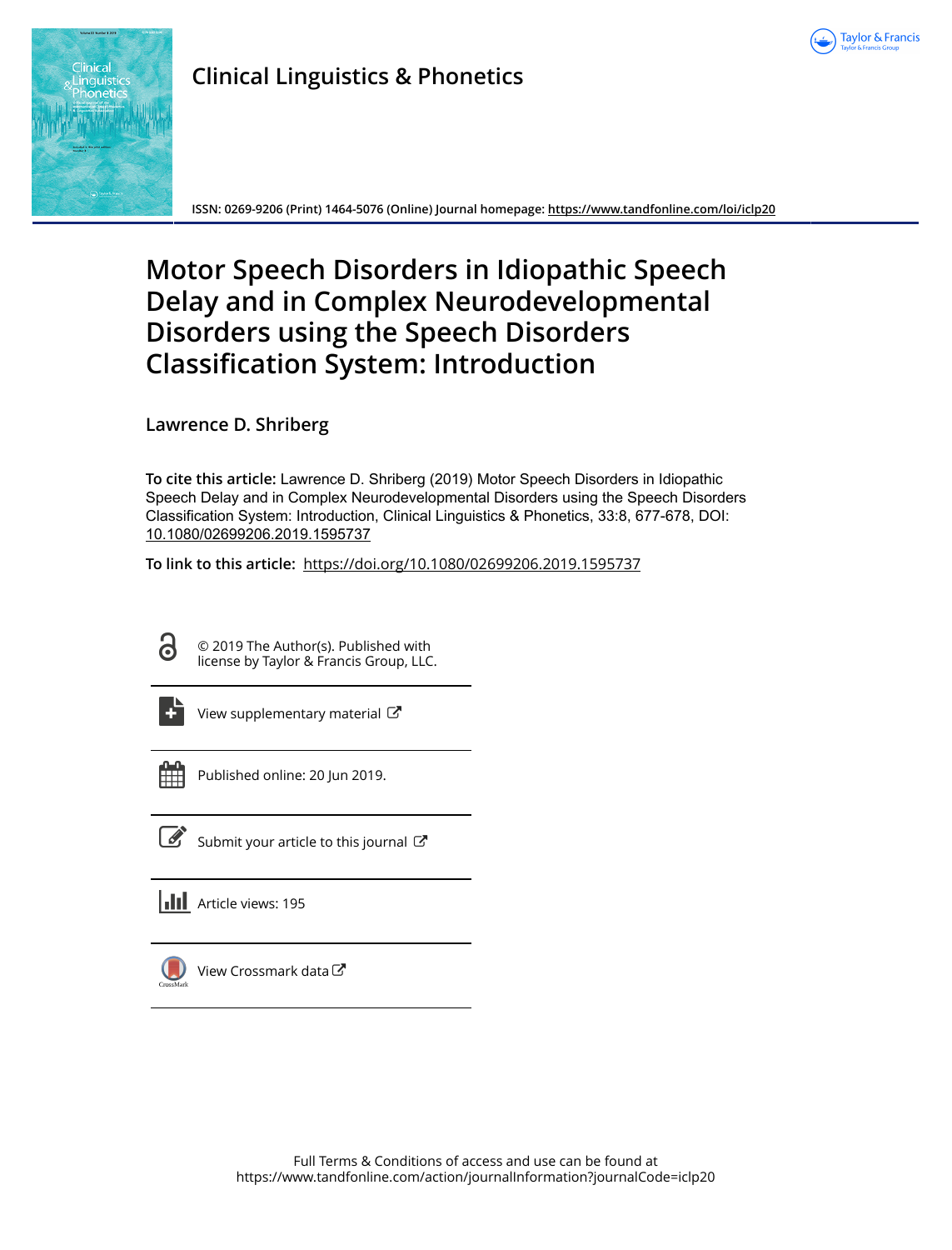Taylor & Francis Taylor & Francis Group

**a** OPEN ACCESS **a** Check for updates

## Motor Speech Disorders in Idiopathic Speech Delay and in Complex Neurodevelopmental Disorders using the Speech Disorders Classification System: Introduction

Lawrence D. Shriberg

Intellectual and Developmental Disabilities Research Center, Waisman Center, University of Wisconsin-Madison, Madison, Wisconsin, USA

#### ABSTRACT

This introduction to a special issue of Clinical Linguistics & Phonetics includes an overview of the contents of each of the six articles. Each of the articles use the finalized version of the Speech Disorders Classification System (SDCS).

#### ARTICLE HISTORY

Received 24 January 2019 Revised 12 March 2019 Accepted 12 March 2019

**KEYWORDS** apraxia; dysarthria; speech motor delay; speech sound disorders

This issue of *Clinical Linguistics*  $\&$  *Phonetics* reports findings from research studies of motor speech disorders in speakers with idiopathic Speech Delay (SD) and in speakers with complex neurodevelopmental disorders. The conceptual and methodological framework for each of the six articles is the finalized version of the Speech Disorders Classification System (SDCS) described in the first article of this series. The SDCS posits pathways from causal constructs to speech assessment for four classifications of motor speech disorders: Speech Motor Delay, Childhood Dysarthria, Childhood Apraxia of Speech, and concurrent Childhood Dysarthria and Childhood Apraxia of Speech. A Supplement to this research series provides detailed information on SDCS classification methods [\[Supplementary Data\]](https://doi.org/10.1080/02699206.2019.1595737).

#### Prevalence estimates

The first two articles use SDCS classification measures to obtain initial estimates of the prevalence of motor speech disorders concurrent with idiopathic SD and in speakers with complex neurodevelopmental disorders.

Shriberg, L. D., Kwiatkowski, J., & Mabie, H. L. (2019). Estimates of the prevalence of motor speech disorders in children with idiopathic speech delay. Clinical Linguistics & Phonetics.

Shriberg, L. D., Strand, E. A., Jakielski, K. J., & Mabie, H. L. (2019). Estimates of the prevalence of speech and motor speech disorders in persons with complex neurodevelopmental disorders. Clinical Linguistics & Phonetics.

### Speech motor delay

The second two articles use the SDCS framework to describe findings from initial studies of the phenotype, persistence, and a frequent acoustic sign of Speech Motor Delay. Speech

CONTACT Lawrence D. Shriberg **S** shriberg@waisman.wisc.edu **■** Waisman Center, University of Wisconsin-Madison, Room 439, 1500 Highland Ave, Madison, Wisconsin 53705, USA

Supplemental data for this article can be accessed on the publisher'[s website](https://doi.org/10.1080/02699206.2019.1595737)

© 2019 The Author(s). Published with license by Taylor & Francis Group, LLC.

This is an Open Access article distributed under the terms of the Creative Commons Attribution-NonCommercial-NoDerivatives License (http://creativecommons.org/licenses/by-nc-nd/4.0/), which permits non-commercial re-use, distribution, and reproduction in any medium, provided the original work is properly cited, and is not altered, transformed, or built upon in any way.